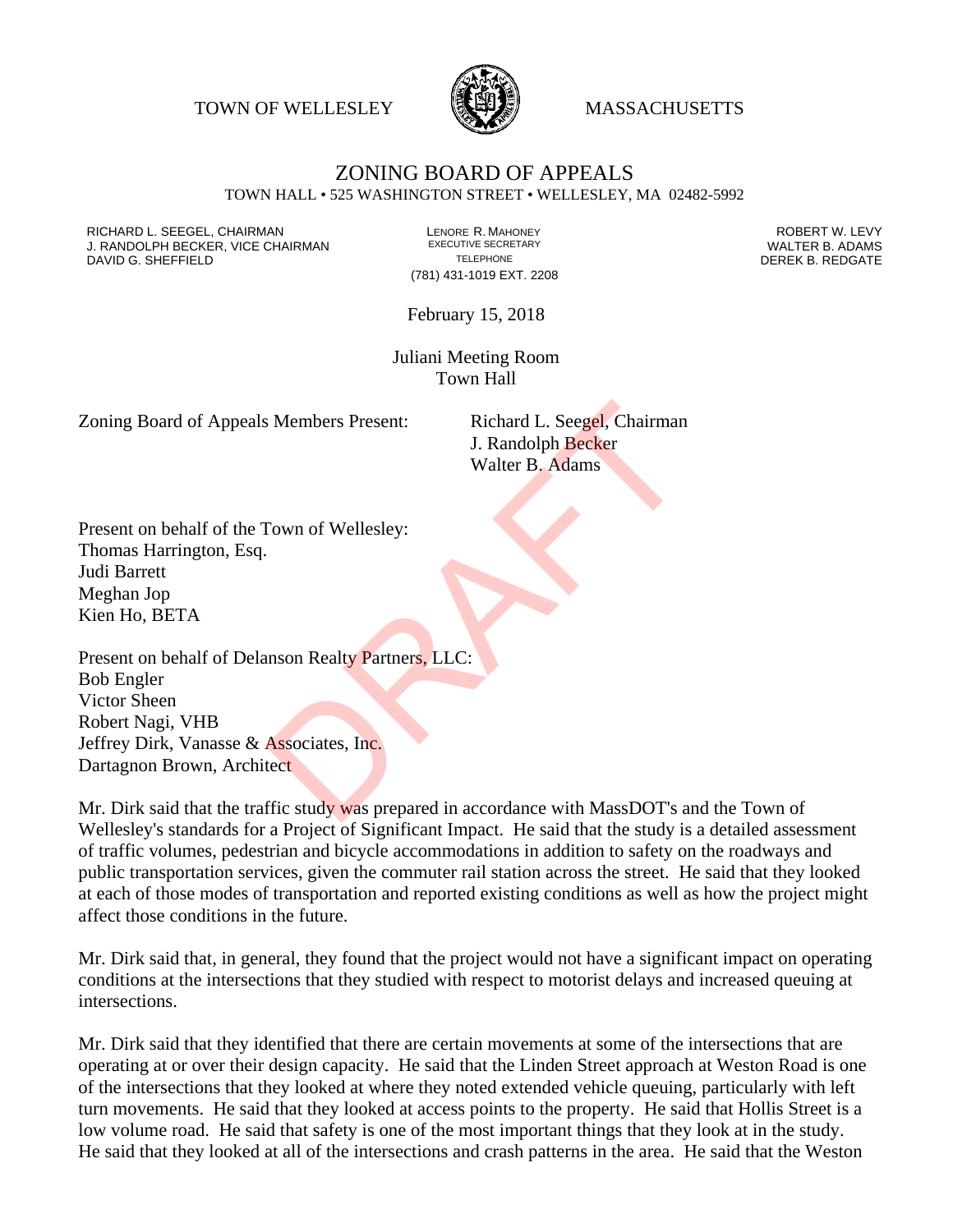Road/Linden Street intersection has a higher than average crash rate that is just slightly above the crash rate for this area of the Commonwealth. He said that the crash rate is below the State average. He said that the lines of sight at the driveway exceed the minimum to function in a safe manner. He said that the peer reviewer has confirmed all of the general findings. He said that they have been asked to go out and test the assumptions of the study.

Mr. Dirk displayed an aerial photograph of the study area. He said that the study area involved the Linden Street corridor from Weston Road to the Everett Street intersection, and the primary intersections that go along that roadway. He said that they looked at all intersections affected by the project where there will be an increase of 5 percent or more or where the project is expected to add 100 or more new vehicle trips during the peak hours of the day. He said that outside of the study area, the number of vehicle trips is less than 10 per hour during any peak hour of the day. He said that it is within the standards that are set by the Department of Transportation and the Traffic Engineering profession. He said that the Town's Consultant has looked at the study area and deemed it appropriate.

Mr. Dirk said that they look at existing conditions for pedestrians, bikes and motor vehicles as well as travel speeds. He said that the measurements were done in June of 2017 while school was in session. He said that they looked at traffic in the Linden Street are over a 24 hour basis. He said that Linden Street accommodates 12,100 vehicles per day, with two-way traffic. He said that peak hour volumes are generally 10 percent of that number, so what they measured were slightly less than 1,000 during peak hours. He said that the predominant traffic flows in the morning flow is eastbound and is westbound in the evening. He said that over a continuous two day period the prevailing travel speed was 26 to 27 mph, which is 85 percent for 24,000 vehicles. He said that there is no posted speed limit in this area, so the speed limit is set based on M.G.L. Section 17 that sets it at 30 mph for a thickly settled area.

Mr. Dirk displayed a summary of where all of the sidewalks are located in the vicinity of the site. He said that generally there are sidewalks along both sides of Linden Street. He said that there are crosswalks at major intersections. He said that it is a very walkable area. He said that, in terms of the project, they want to be able to reduce automobile trips and make sure that the residents have the opportunity to get over to the train station to reduce parking demands and traffic entering and exiting the project site. HE said that when they do the traffic counts, they include pedestrians and bicycles on the road as well. He said that the predominant crossings happen in the vicinity of the commuter station along the south side of Linden Street. He said that there is no marked crosswalk across the MBTA driveway. He said that the numbers are a little higher near the Hollis Street crossing. He said that peak hour pedestrian crossings are somewhere between 20 to 28 pedestrians per hour. He said that there was not a lot of bicycle traffic measured. He said that the counts were done in June on a sunny day. He said that the majority of the bicycle activity was along Weston Road. He said that the peak for bicycles traveling on the roads was around 10 per hour. He said that bicycle traffic on Linden Street tended to be about half of what it is on Weston Road. at the measurements were done in June of 2017 while sclare<br>affic in the Linden Street are over a 24 hour basis. He said<br>that peak hat number, so what they measured were slightly less than<br>that number, so what they measured

Mr. Dirk said that they looked at the motor vehicle crash history over a five year time period at each of the intersections that they studied. He said that if they find that the crash rate exceeds the average for the district or the State, they look at the causes in more detail. He said that if there is a deficiency, they need to fix it before adding traffic from the project. He said that the only intersection that exceeded the crash rate was the Weston Road/Linden Street intersection. He said that the State average was 0.58 crashes per million vehicles going through the intersection. He said that the crash rate for the Weston Road/Linden Street intersection was 0.57, which is just below the State average. He said that the district average 0.53, so it is above that average. He said that it exceeds just one of the averages is what matters in terms of Vanasse needing to look at it. He said that they researched a fatality that happened at that intersection. He said that they have provided some recommendations about what might be able to be done there.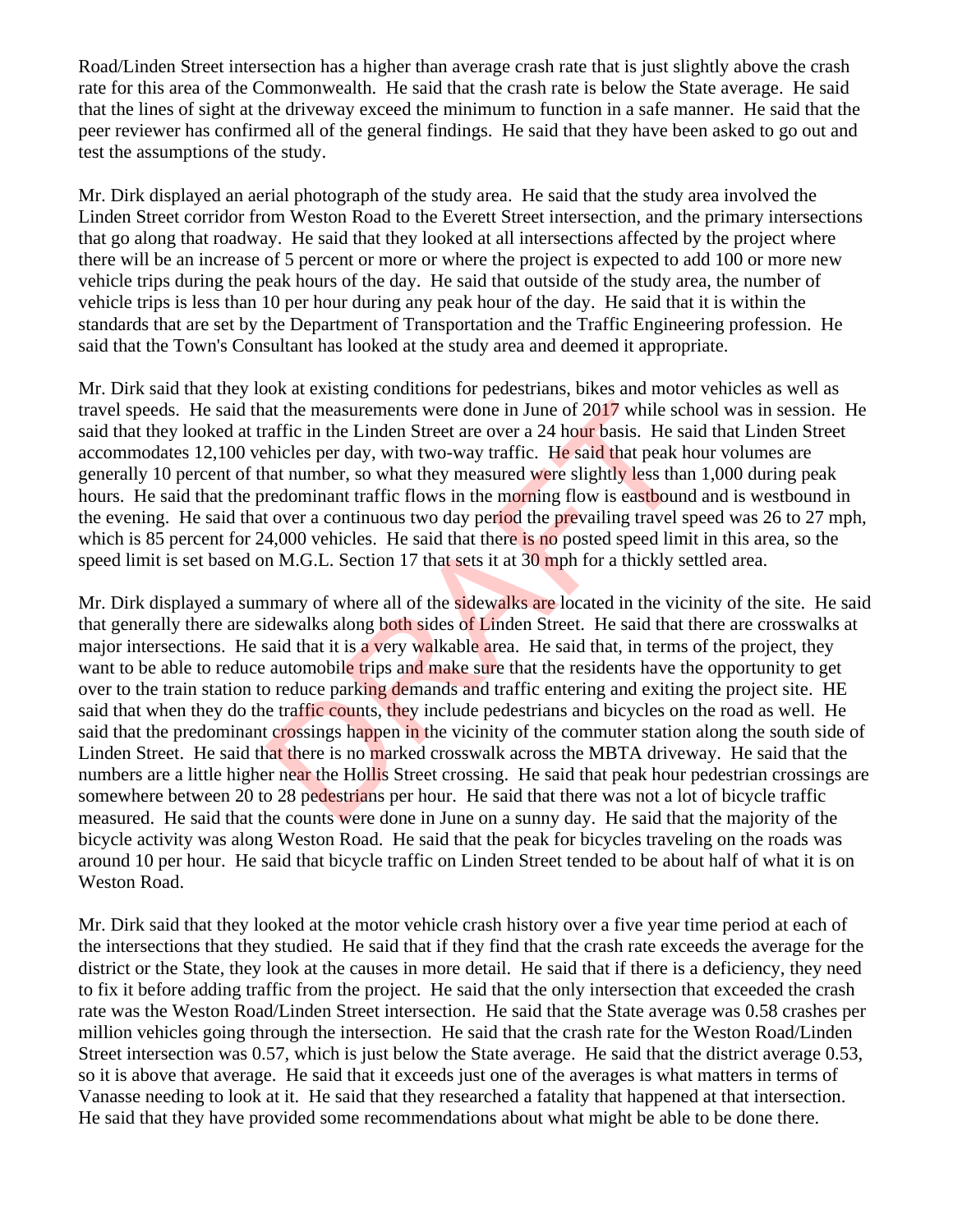Mr. Dirk said that Wellesley peer consultant pointed out that the traffic counts were done on a Wednesday. He said that Vanasse overlooked the fact that Wednesdays are half days for Wellesley Elementary Schools. He said that they have been asked to go back out to do a traffic count at the Hollis Street intersection on a Thursday so that they can compare the weekday evening hour peak counts that were done on a Wednesday in June to counts that were done on a Thursday and see if there is any difference in the volumes that would require them to go back out to reassess operating conditions at the intersection.

Mr. Dirk said that, for a residential project they typically look at weekday conditions. He said that they are usually concerned with the morning peak hour when people are going to work between 7 and 9 am and the evening peak hours between 4 and 6 pm to see what the traffic patterns are. He said that those are the time period when roadway traffic will be at its highest level and when traffic from the project will peak as well. He said that adding those two together gives the worst case condition, which is what they analyze in the traffic study. He said that they do know that there is a significant amount of retail and commercial space just to the east of the site, so there is also a Saturday peak that will happen. He said that Wellesley's Consultant asked Vanasse to perform a Saturday traffic count on Linden Street to compare with the weekday traffic volumes. He said that they will report at a subsequent hearing the result of the comparisons. He said that they will record traffic volumes over three days, for 72 hours worth of data from a Thursday, a Friday, and a Saturday.

Mr. Dirk said that they are required to assess a future planning horizon. He said the State requires a seven year projection. He said that existing conditions are the year, 2017, ending in 2024. He said that the rationale behind the seven year project is that it allows time for projects two years to go through permitting, approval and construction processes and then collect data points after completion of the project over a five year period. He said that they will look at conditions with and without the project. He said that they work with the Planning Department to come up with the no-build estimates for increased traffic in the area. He said that they look at historic traffic growth and trends that are published by the Department of Transportation. He said that it is typical to use a one percent traffic growth rate, compounded annually over seven years. He said that they also look at projects in the area that might cause an excess in the growth rate. He said that the Town identified two project for Vanasse to include in its study, the sports complex on Route 9 and the Senior Center. He said that they were also asked to include the other residential development at 148 Weston Road, which is a 55 unit apartment development. He said that it was not included in this study because it has not happened yet. He said that they are the traffic engineers for that project and will include the numbers in their subsequent update. ally traffic volumes. He said that they will report at a subs<br>said that they will record traffic volumes over three days,<br>Friday, and a Saturday.<br>The ending horizon. He said that existing conditions are the year, 2017, end

Mr. Dirk said that they use standard trip generation statistics that are published by the Institution of Traffic Engineers to estimate the volume of traffic generated by the project. He said that because of the commuter rail station across the street, they expect that a portion of the project's trips will be reduced because people will leave their cars parked at 8 Delanson Circle and walk to the commuter station. He said that they looked at the American Community Survey that was performed and that indicates that generally about 40 percent of the residents use an alternative mode of transportation to single occupancy vehicles. He said that about 10 percent of those trips are made by some form of public transportation. He said that about 14 percent are made by bicycling or walking. He said that, because of the proximity of the commuter rail, they used a 25 percent auto trips for single occupancy vehicles, 25 percent as an alternative mode, assuming that 15 percent will use public transportation, and 10 percent will be pedestrian and bicycling.

Mr. Dirk said discussed net increase in automobile trips. He said that they expect to add 368 vehicles to 12,000 vehicles over a 24 hour basis. He said that during the peak morning hours, they expect to add about 24 trips. He said that they expect to add 30 vehicle trips during the evening peak hours. He said that they did not estimate the volume based on the number of 90 units because not everyone leaves at the same time.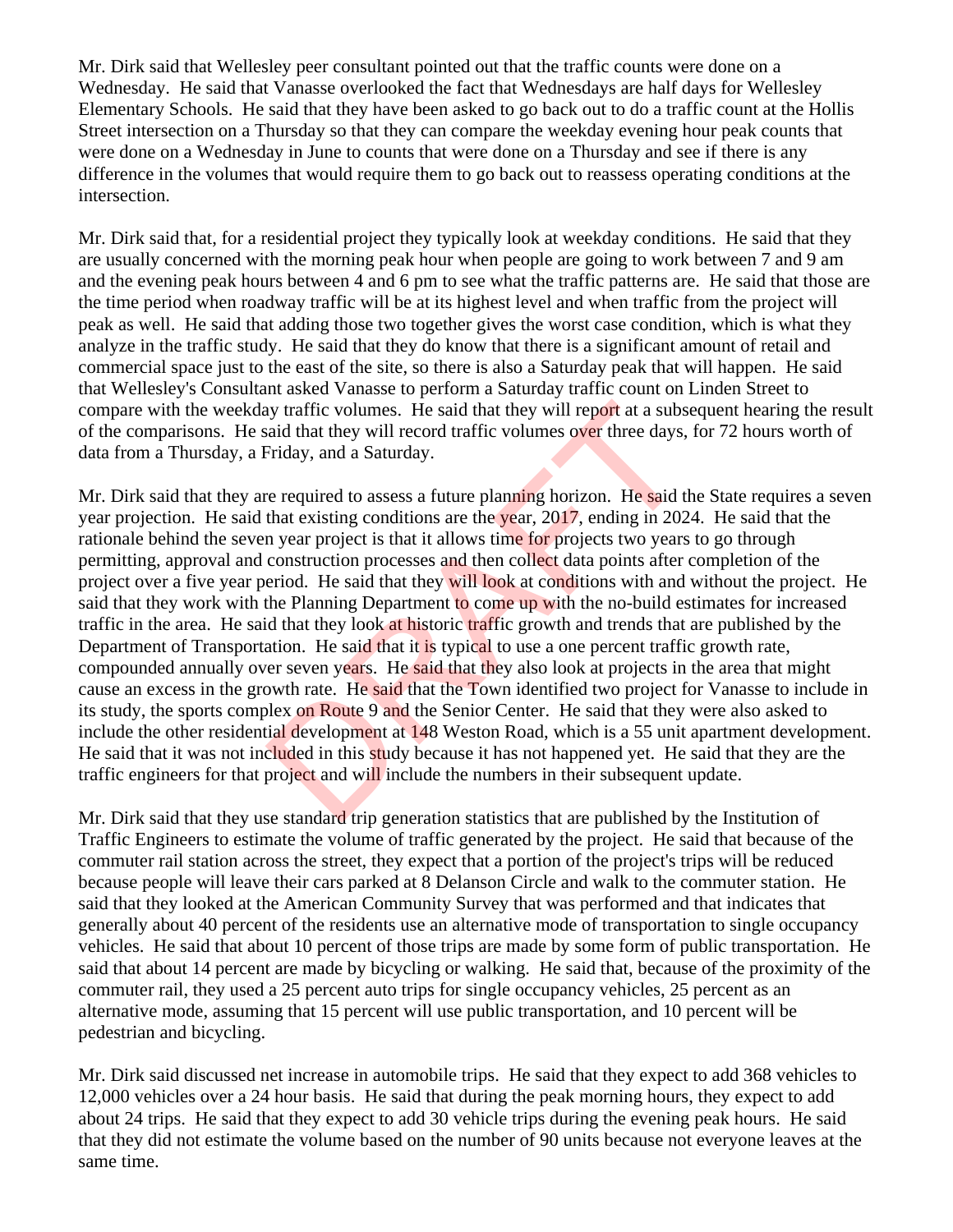Mr. Dirk said that once they determine the volume, they assign it out to the intersections that are involved. He said that they use census data to see what mode of transportation people are using and where they are going. He said that they then look at the quickest travel routes. He said that the majority of the traffic is to the east of the site. He said that 10 percent of the traffic heads north on Hollis Street and filters through the neighborhood. He said that 15 percent of the traffic heads south on Crest Road, 5 percent heads north on Crest Road, 20 percent heading north on Weston Road and 10 percent heading south on Weston Road.

Mr. Dirk discussed the level of service at the intersections in the study area. He said that the level of service is assigned a letter grade from A to F, with F being considered to be an intersection that is failing because it is operating above its design capacity. He said that it is generally delays in excess of a minute that results in backups and vehicle queuing. He said that intersections designated at Level E are operating at design capacity. He said that the limit of acceptable operations is at Level D, with delays from 30 to 40 seconds. He said that it is expected that the project will only add a few vehicles to the existing traffic queues. He discussed the level of service at the intersections in the study area. He said that they will measure the queuing the happens at the Crest Road/Linden Street intersection. He said that they have been asked to look at whether the queue backs up on Linden Street so that it affects Hollis Street. He said that the commuter rail creates surges of traffic when the trains come in, which affects how the intersections operate. He said that they were asked to look at what could be done to make the traffic flow better when the surges occur. He said that delays are minimal due to traffic entering the MBTA commuter lot in the morning. He said that the surges of traffic occur in the evening. He said that the situation will get better with the project because Delanson Circle will go away. He said that one of the legs of the intersection will be removed so that it will become a three-way intersection and there will be less conflicting traffic from the commuter rail lot. He said that the level of service at Hollis Street is good. He said that the increased delay on Hollis Street with the project added will be about 3.3 seconds. He said that there was no change in the queuing. ether the queue backs up on Linden Street so that it affeceates surges of traffic when the trains come in, which affeceates surges of traffic when the trains come in, which affeceated said that they were asked to look at w

Mr. Dirk said that they will develop a series of recommendations that will deal with access into the property, any deficiencies that they found as part of their assessment, and any locations where the project has an impact. He said that access to the site issues have to do with the width of the driveway and maintenance of sight lines. He said that there will be a series of recommendations related to signs. He said that they will complete a Road Safety Audit to identify safety at the Weston Road/Linden Street intersection. He said that they will focus on the low cost, short term improvements that can be made. He said that the Applicant agreed to facilitate completion of that study. He said that they will retain an independent traffic consultant to do that study. He discussed recommendations for the Linden Street/Hollis Street intersection. He said that they want to make sure that it is walkable, not only for the residents of the project, but for residents who live in the area. He discussed recommendations for the Linden Street/MBTA Parking Lot Driveway intersection. He said that all of the crossings in the area are ADA compliant, with the exception of the MBTA driveway.

Mr. Dirk said that the last set of recommendations concern Transportation Demand Management. He said that they want to provide incentives and opportunities for the public to use alternative modes of transportation. He said that it is a series of things that the Applicant will do as part of the project to encourage residents and make them aware of the modes of transportation that are available. He said that they will consult with Mass Rides. He said that new tenants will be provided a welcome packet that will contain information such as the commuter rail schedule, locations of bicycle facilities nearby, and the location of the multi-use trail that is nearby. He said that secure bicycle parking will be provided within the project. He said that they will consult with the Metrowest Regional Transit Authority about establishing a bus stop at the project.

Mr. Dirk said that they will be providing additional information to substantiate what has been presented in the Traffic Study.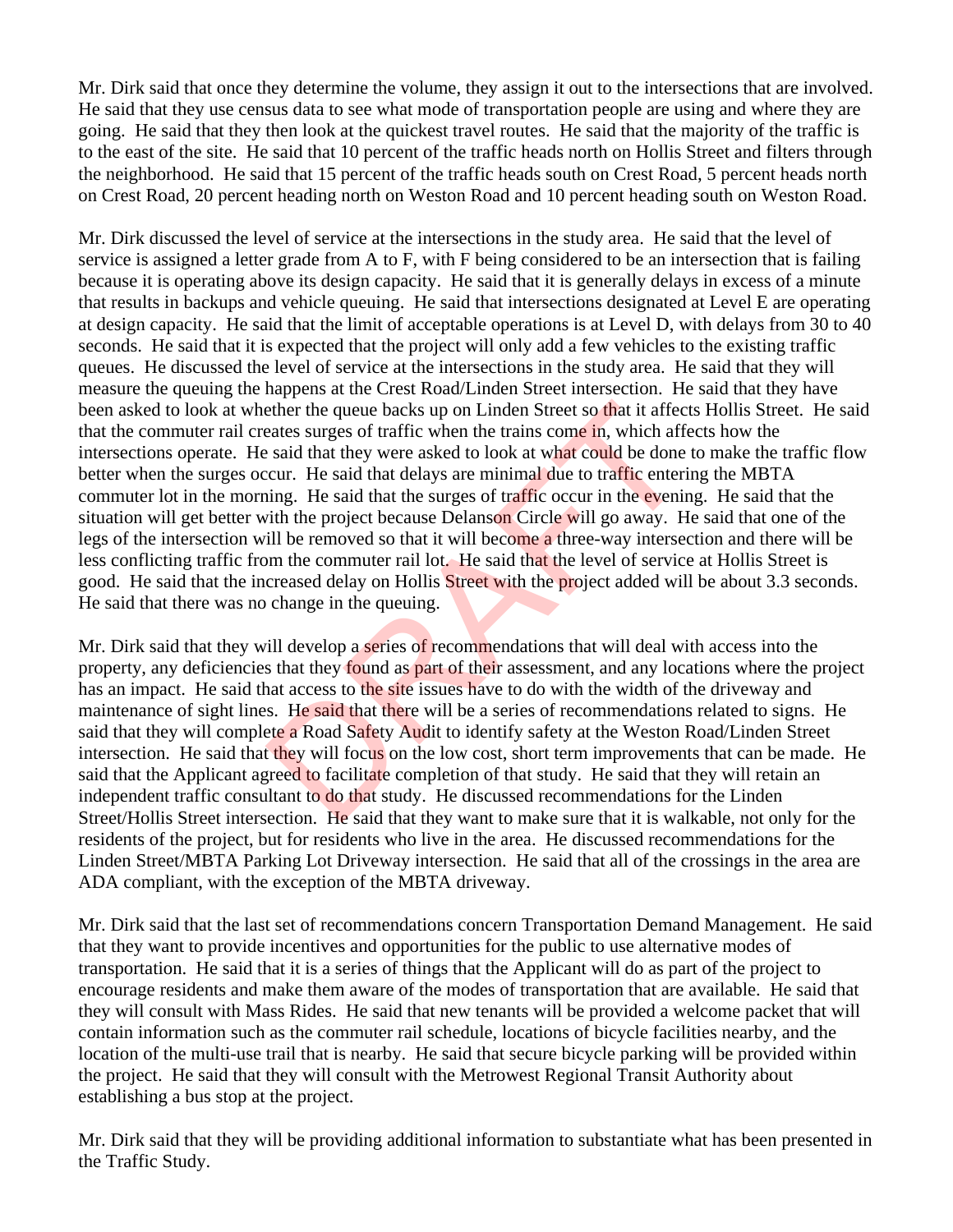Mr. Seegel said that the Board has retained VHB as its traffic consultant. Robert Nagi, Traffic Engineer, VHB, said that they reviewed the site plans and the traffic study that was presented by Mr. Dirk. He said that the Traffic Study was well done. He said that the information that was contained in it was done in a way that is consistent with typical traffic study standards. He said that they are comfortable that the information, for the most part, is presented in an accurate way. He said that they went through the study point by point and tried to find any areas of inconsistencies and other issues that they thought would be important to the community. He said that they generated a letter with about 25 comments on the study and the site plans.

Mr. Nagi said that probably the most significant issue that they identified is the parking. He said that it was stated in the Traffic Study that the parking meets the Zoning requirements. He said that VHB disagrees with that because apartment uses are not allowed in this zone. He said that this is not an Industrial Zone where one space per unit is allowed. He said that the Limited Apartment District, which is specifically set up for apartment uses, allows 1.5 spaces per unit. He said that in the Linden Street Corridor Overlay District, which is close to this location, allows 2.5 spaces per unit. He said that a 90 unit development with 100 spaces is well below those last two numbers. He said that it has been their experience in working with developers that anything less than 1.5 spaces per unit raises a yellow flag and anything less than 1.4 spaces raises a red flag. He said that you have to accommodate both the residents of the facility, which would be 90 vehicles for 90 units. He said that the excess spaces will be needed to accommodate visitors. He questioned how residents owning two vehicles will be accommodated. He said that there is no other place to park should there not be a space in the garage. He said that Linden Street is a no parking area and is signed that way. He said that Hollis Street is narrow. He said that people will likely park down the street in the businesses or across the street in the MBTA lot. He said that VHB asked the Applicant for a lot more detail about how they could get to a 1.1 ratio, which would make VHB much more comfortable. He said that he is not comfortable with that ratio and thinks that the number should come up to a minimum of 1.4 spaces, with 1.5 spaces being his preference. 00 spaces is well below those last two numbers. He said ith developers that anything less than 1.5 spaces per unit acces raises a red flag. He said that you have to accommo and be 90 vehicles for 90 units. He said that th

Mr. Nagi said that another issue that they were concerned with was the operation of the stacker units. He said that 46 spaces are proposed to be stacked. He said that stackers are not commonly found in suburban areas. He said that they are more likely to be found in an urban setting. He said that they may be the way of the future but VHB wanted to get a little more information on that. He said that the Town's Parking Consultant, Walker, may provide some information on that.

Mr. Nagi said that they looked at the traffic volumes. He said that VHB did ask Vanasse to go back out to get traffic counts on a typical weekday when traffic might be a little heavier during the 4 to 6 pm period. He asked them to also gather information about students walking to and from the school that is nearby. He said that the Wednesday half-days would not capture those students. He said that they will get a better understanding by looking at the traffic counts on a Thursday. He said that it is his understanding that Wellesley does not bus within a couple of miles of a school.

Mr. Nagi said that Vanasse has agree to include the project on Weston Road in its traffic study.

Mr. Nagi said that Vanasse identified levels of service in their Traffic Analysis and VHB is comfortable with that. He said that when VHB went out to watch traffic on Linden Street, Crest Road and other local roads, they identified the queuing issue as something of significance. He said that the models are based on theoretical numbers that are produced assuming certain aspects of roadway widths, green times that are allocated on traffic signals and how driver behavior would be at a particular stop sign. He said that it can be different from what actually happens in real life. He said that when they went out they saw traffic backing up at certain approaches that was greater than what they saw in the model results. He said that they asked Vanasse to come back with more details on those observations. He said that if the critical piece is that traffic is backing up from the Crest Road/Linden Street intersection, and it is backing up past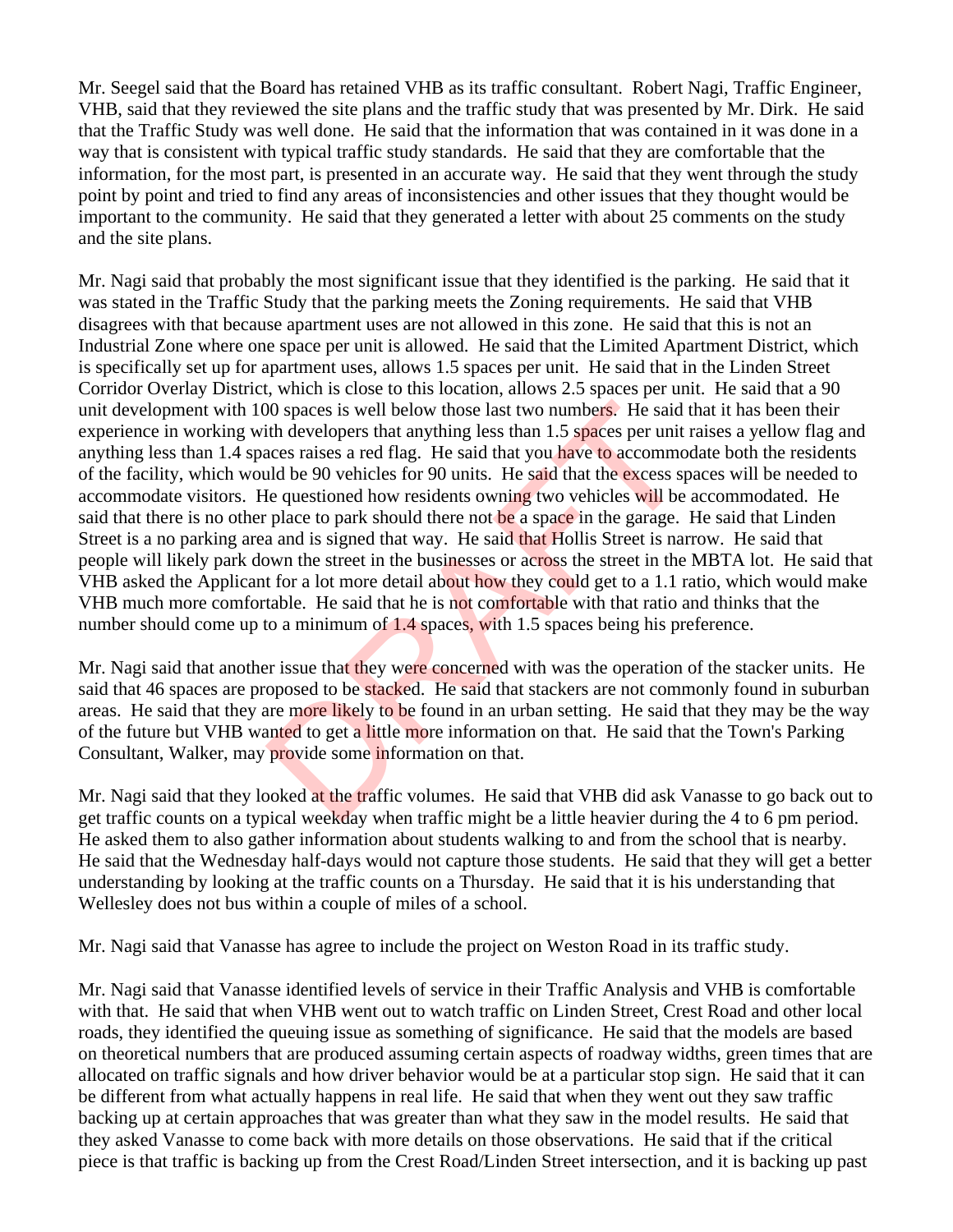the project site, and blocking access to and from Hollis Street, that can create operational problems that have ripple effects up and down the corridor. He said that a car waiting to turn left into Hollis Street, which is where the primary garage and access is located, can create a ripple effect blocking cars traveling down Linden Street if the turn to Hollis Street is blocked. He said that they asked the Applicant to go back and look at it and give VHB some indications as to how that will work and, more importantly, how they can address that. He said that they would like to know if there are any recommendations that fall out of that.

Mr. Nagi said that the Applicant conducted a Sight Distance Evaluation to ensure that the driveway will be operating in a safe manner. He said that Hollis Street is a narrow roadway but it does not have a lot of volume of traffic. He said that VHB recommended that the final plans that come before the Board reflect that the sight lines entering and exiting the property are clear of any obstructions. He said that there should be assurance that the sidewalk is included in snow removal on Hollis Street.

Mr. Nagi said that the next big issue the VHB had with the project is its operations. He questioned where, as an apartment complex, do students get picked up and dropped off if they take a bus to school, or if the ride picks up a resident to bring them to a specific place. He said that you cannot stop on Linden Street to wait for someone to come outside. He said that there is no shoulder out there, so it could be stopping traffic. He said that Hollis Street is a limited width roadway. He said that VHB does not have a clear understanding of how someone visiting the site, dropping off or picking up, will operate. He said that they asked the Applicant to provide more details on that. b bring them to a specific place. He said that you cannot<br>e outside. He said that there is no shoulder out there, so is<br>Street is a limited width roadway. He said that VHB d<br>meone visiting the site, dropping off or picking

Mr. Nagi said that VHB recommended an Electric Vehicle Charging Station. He said that is something that people will see more of as projects advance. He said that they would like to see what the number of stations will and where they will be located.

Mr. Nagi said that VHB agrees with Vanasse's recommended upgrades for pedestrian crossings. He said that they were identified in the Traffic Study as being independent of the project. He said that VHB recommended it become part of the project, not independent of it. He said that Hollis Street is a private way, so the Town may not be able to put a pedestrian crosswalk across it.

Mr. Nagi said that encouraging people to walk to the MBTA Station is a great idea but VHB wants to make sure that a safe way to get to the station is considered. He said that the existing five residences on Delanson Circle do not generate a lot of pedestrian traffic but 90 units of residential could.

Mr. Nagi said that the Applicant made transportation demand recommendations that VHB believes should be included as part of the Board's approval. He said that there is an area in the garage that is designated for secure bicycle storage. He said that it is unclear how a visitor would park their bike in the garage. He asked if there is an opportunity to put a bike rack on the outside for visitor use.

Mr. Nagi said that the bigger issues include how the parking ratio will work. He said that 1.1 space is light and the impacts on the surrounding neighborhood are something that needs to be strongly considered by this Board. He said that there needs to be more clarity on how the stacked spaces will work. He said that there are a couple of spaces within the garage with access issues. He said that they asked the Applicant to provide more clarity on how a car would pull into without having to make two, three or five turning movements to get into the space. He said that they asked for more clarity about the slope of the ramp leading to and from the garage. He questioned how tenant movement will take place, with moving trucks coming to the facility and where loading will take place. He asked if it is planned to have moving trucks park on Hollis Street. He said that it cannot happen on Linden Street.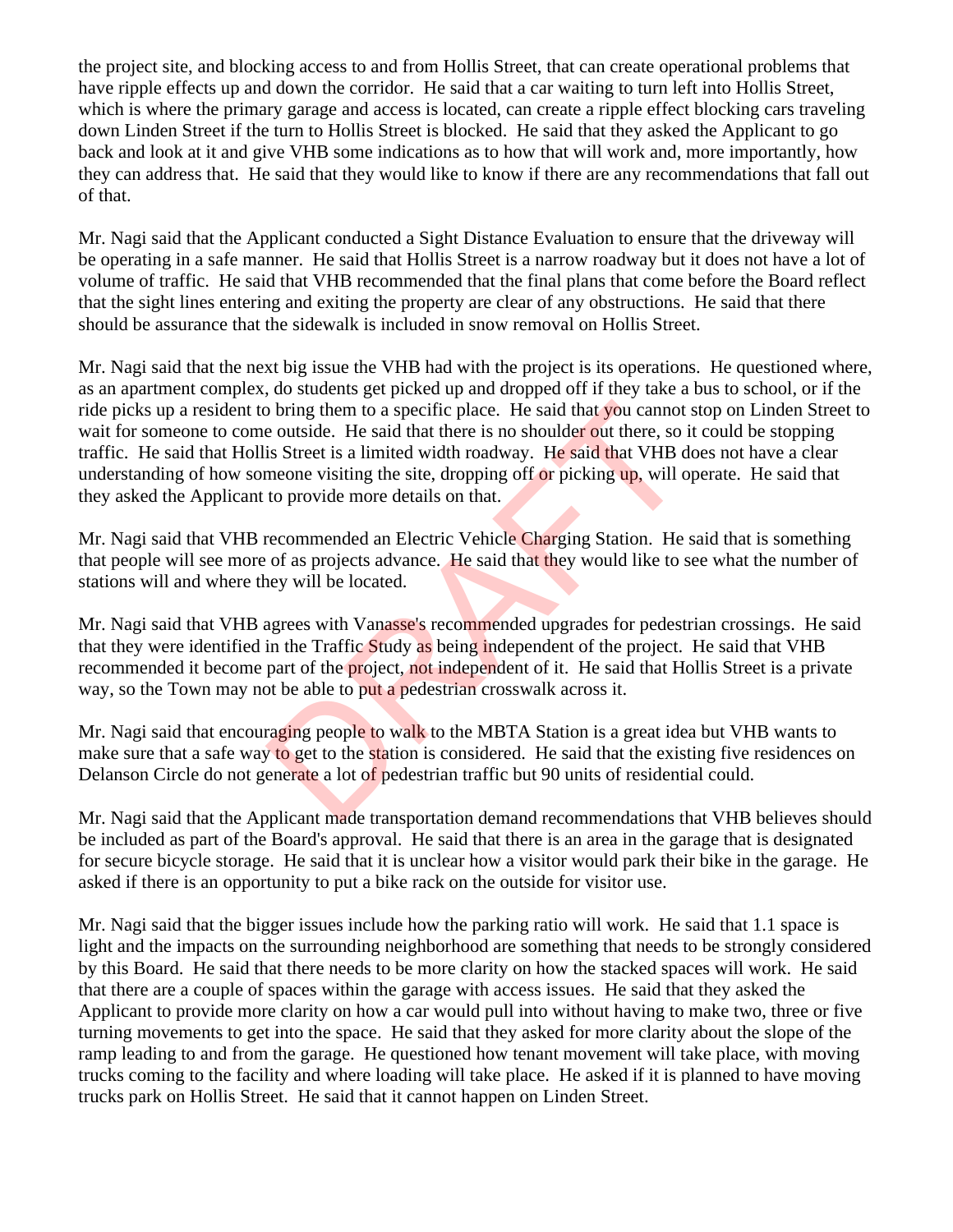Mr. Nagi said that VHB asked the Fire Chief to weigh in on the Fire Department's comfort level. He said that they typically asked for turning simulations for fire trucks to make sure that they have clear access to at least three sides of the building.

Mr. Nagi said that almost every square foot of the site is being developed. He said that VHB had questions about the garage access underneath and how the site will be managed from a construction perspective. He said that there is a significant slope associated with it and a lot of dirt will be moved off of the site. He asked how that will be staged, how will the earth be removed, and where the soil will be moved to. He asked about any bridge restrictions around the site. He said that this is located in a residential neighborhood. He asked if there is ledge underneath the site and, if so, will there be any blasting. He asked how that rubble will be accommodated and hauled off of the site. He said that with most of the site being used for the building footprint, how will staging for construction be handled. He said that there is limited storage offsite for construction vehicles. He asked where construction workers will park and how will they access the site. He said that VHB wants to make sure that anything going onto the site is safe. He said that it was not clear to them if there will be garage door feeding into the garage. He said that there are other residents across Hollis Street and the operation of a garage door going up and down needs to be considered. He said that they asked the Applicant to provide additional details. He said that it would be helpful to have a better understanding of the operations of the site with respect to parking, loading and unloading and fire access.

Kien Ho said that BETA has been the Traffic Consultant for the Board of Selectmen for over 20 years. He said that, rather than repeat the concerns expressed by VHB, he would discuss additional comments about the Traffic Analysis. He discussed the intersection of Linden Street and Weston Road. He said that the Queue Analysis results indicated that queuing on Weston Road, regardless of whether it is in the morning or evening peak hour, is between zero and one car queue. He said that does not represent the operational conditions out there. He said that any given weekday that you drive by that intersection, the Weston Road queue backs up easily to Curve Street, which is approximately 1,200 feet, and at times, even beyond that. He said that as a result of the backup, people take Curve Street to cut through the neighborhood. He said that the Analysis did not include the intersection of Central Street and Weston Road. He said that BETA's recommendation is that the Analysis include both intersections because they are so closely integrated. He said that BETA also had concerns about the intersection of Linden Street and Crest Road. He said that Traffic Engineers look at the levels of service at intersections. He said that there are software limitations. He said that you cannot just look at the level of service. He said that they need to look at three components in the analysis of an intersection. He said that they need to look at the level of service, the delays, and the queue. He said that just reporting the level of service can be deceiving. He said that with respect to the Linden Street and Crest Road intersection, the driveway to the MBTA Station is approximately 220 feet away. He said that the Analysis revealed that the queuing is over 400 feet, which is beyond the project site drive. He said that with the queues that long, there was no mitigation provided for the intersection. He said that BETA recommends that the Applicant explore ways to program the traffic signal to at least improve the operation. He said that there are ways that you can look at the phasing of the signal. He said that they recommended Dynamic Max in their review. He said that tells the traffic signal controller that if cars are waiting at the intersection for more than one cycle, that they have to use a different green time plan. considered. He said that they asked the Applicant to pro-<br>nelpful to have a better understanding of the operations of<br>pading and fire access.<br>has been the Traffic Consultant for the Board of Selectm<br>repeat the concerns exp

Mr. Ho said that the Analysis indicated that site related traffic will use Crest Road and Hollis Street. He said that if this project does move forward, BETA is recommending that at a minimum post traffic monitoring should be established. He said that they did that for the Sprague School Project because there was a lot of concern that people would use the Oak Street neighborhood as a cut through instead of Route 9. He said that there is potential for impacts after this project has been completed. He said that data should be collected to establish a baseline for before and after the project and impacts to the neighborhood. He said that an escrow account needs to be established in the event that the post traffic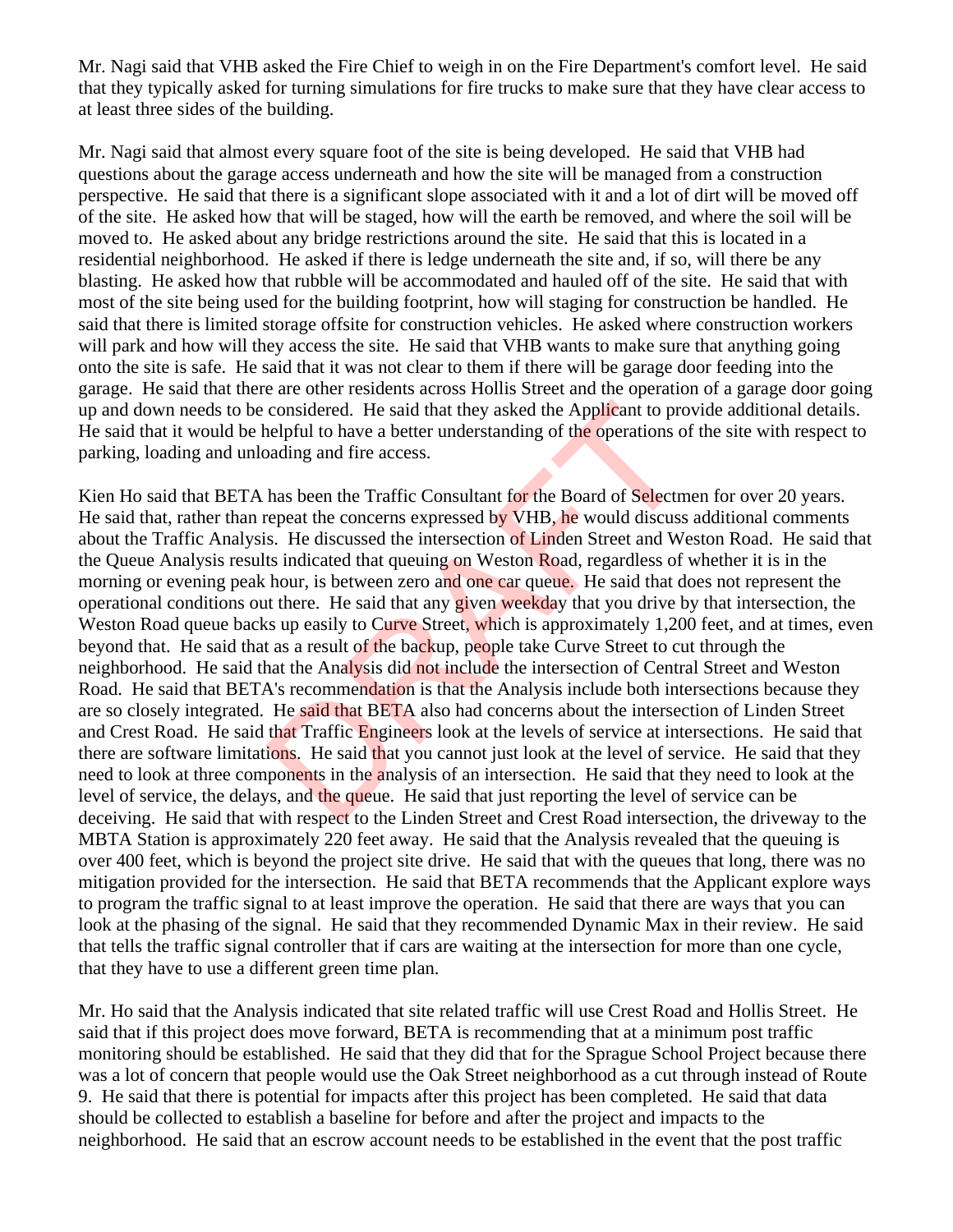monitoring indicates that there are impacts to the neighborhood and who is responsible to take care of the impacts and how will they be paid for.

Mr. Ho said that BETA recommended clarification from the Applicant about counts. He said that the report indicates that the counts were done between 2 and 6 pm. He said that they did not see the counts for the 2 to 4 pm timeframe. He said that it should be clarified in the report when the counts were collected.

Mr. Ho said that construction traffic needs to be addressed. He said that any neighborhood roads should not be impacted by construction traffic.

Andrew Ginsburg, President, CityLift Parking, said that he manages the company's eastern division in Boston. He said that this is new technology to a lot of people. He said that it has been in place for 30 to 40 years in Europe and Asia. He said that it is relatively new to the U.S. He said that CityLift was born out of one of the larger development companies in the Bay Area of California. He said that they started acquiring assets, both empty lots and defunct buildings of significant historical character. He said that parking garages are generally inefficient, relatively ugly and expensive. He said that there is a lot of space used to store cars. He said that they looked for ways to make parking more efficient. He said that as Uber and the sharing economy changes the way we live, there is a question of how much parking demand there is going to be over time. He said that the demand may be substantially less. He said that they did not want to build parking garages that they could not repurpose. He said that they did not want to be stuck with spaces that will not be functional in 20 years. He said that the company studied how these issues have been handled in Europe and Asia. He said that there are a number of systems that have been very effective, from semi-to fully automated systems, which is what is being proposed here, to fully automated systems that are like vending machines for cars. rally inefficient, relatively ugly and expensive. He said the said the said that they looked for ways to make **parking** more conomy changes the way we live, there is a question of b b over time. He said that the demand may

Mr. Ginsburg said that this will be a semi-automated system. He said that stacker systems have been in use in New York and Boston. He said that they are not automated. He said that it is efficient to double up parking counts but not efficient for users because you have to move the bottom car out before retrieving the car on the top.

Mr. Ginsburg said that their company primarily builds multi-family residential buildings and mixed use. He said that they were concerned about their end user experience. He said that they did not think it was tenable to use a stacker. He said that they found that there are several million semi-automated spaces throughout the world of the nature of what is being proposed for this project. He said that the majority of the systems are in Japan and Korea where there are density issues. He said that they are becoming more prolific in the U.S. now. He said that CityLift was created by Signature Development to service its own needs. He said that they have several hundreds worth of spaces for projects in the greater Boston area. He said that the systems are considered to be elevators by the Commonwealth of Massachusetts and are regulated by the State Board of Elevator Safety Regulations. He said that they cannot put a system in that has not been regulated for safety.

Mr. Ginsburg said that it will be a pallet based system with a security gate constructed of galvanized steel. He said that there are sensors throughout the system where, if the safety gate goes up, the system automatically stops. He said that if you break the light beams, the system will stop. He said that generally this is an open space. He said that there is a control box. He said that residents will have a dedicated space with a key fob and remote control. He said that it is a two piece unit. He said that as you are driving up to the unit you can hit the button. He said that as long as the unit is not being used by somebody else, it will bring your spot down to you and raise the gate as you are pulling into the garage, which reduces wait time. He said that if someone is queuing in front of you, you will have to wait. He said that you can retrieve your car with the remote control but you cannot close the system with it, which is one of the safety features. He said that you have to touch your fob to the control unit to shut the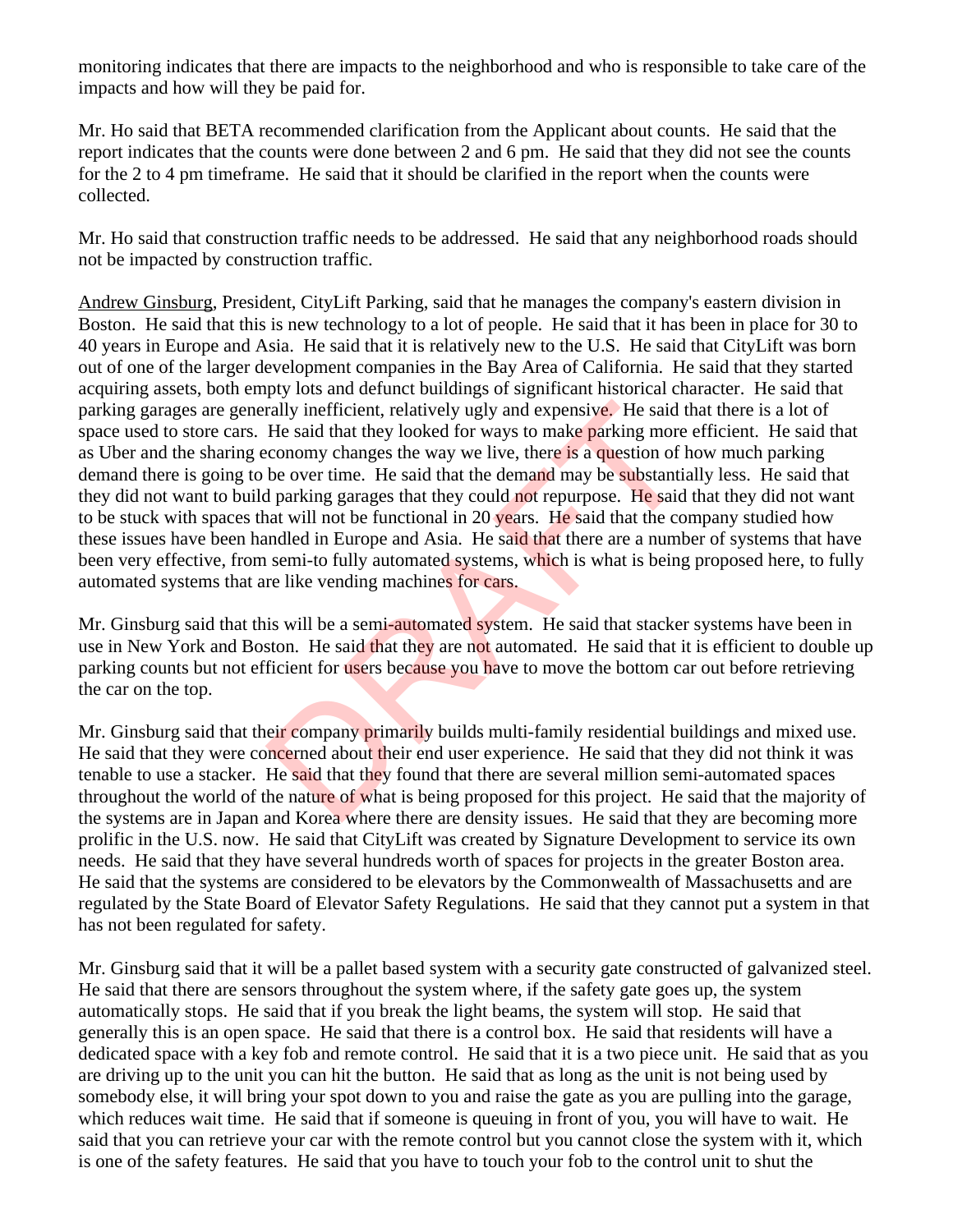system. He said that the average run time for these systems is 30 to 45 seconds. He said that they are modular units.

Mr. Ginsburg said that the three car width design fits in well with garage columns. He said that you have to be able to move a lot of cars during peak hours. He said that the system is designed so that you can add modules as you need them. He said that if parking demands drop in the future, you can disassemble the system and reclaim the space for other purposes.

Mr. Ginsburg said that the most efficient system is the three levels with a pit. He said that they use electric motors, not hydraulic which are noisy, slow, maintenance intensive and use oil. He said that they use an electric motor that is quiet and fast. He said that another advantage in the Boston area is that the systems do not slow down in the cold weather as they would with a hydraulic system.

Mr. Ginsburg said that there are hooks that shut into the pallets when they are up to keep them from falling.

Mr. Ginsburg said that there are three different sizes of platforms. He said that the large pallets are suitable for large SUVs up to Ford Explorers. He said that you cannot get a Suburban or a long pickup truck in the units.

Mr. Ginsburg said that the plan is to have the systems in tandem along the back wall. He said that the systems run efficiently in tandem. He said that you never have to manually move a vehicle because the system will do that for you.

Mr. Adams asked about the height for a double stack of the pit based system. He asked about the height for the median size pallets from floor to ceiling. Mr. Ginsburg said that will vary due to what you are trying to achieve and how much space you have. He said that they recommend nothing lower than 6' 3" on the ground floor level, with 6'5" to  $6'6''$  preferred. He said that the height is measured to the underside of the pallet above it. He said that above that can be  $5'1''$  and will accommodate 98 percent of all sedans on the market. He said that the tallest SUV is 6'1". He said that a height of 12.5 feet would be optimal. Mr. Adams confirmed that you can get two stacks of vehicles within that height. ere are three different sizes of platforms. He said that the<br>up to Ford Explorers. He said that you cannot get a Subur<br>te plan is to have the systems in tandem along the back w<br>tandem. He said that you never have to manual

Mr. Ginsburg displayed a video of the CityLift System in real time. He said that one of the consultants talked about EV charging. He said that they can pre-wire the pallets for charging for connection now or in the future.

Mr. Seegel asked if there will be six parking spaces in the unit. Mr. Ginsburg said that there will always be one empty space to allow for transverse movement to get the cars from above. Mr. Becker asked if the number of cars parking on the plan is accurate. Mr. Ginsburg said that the count is accurate and the empty space was taken into account.

Mr. Adams asked if each unit has to be individually reviewed by the Elevator Board. Mr. Ginsburg said that every project requires an elevator permit. He said that the Board would look at the system and the technology that is proposed. He said that these systems have already been reviewed by the Board and have been approved.

Mr. Becker said that the latest plan that the Board has shows four ADA parking spaces, 52 surface spaces and 52 puzzle space. He asked how that number was derived.

Arthur Stadig, Walker Consultants, said that they are a national company with a local office in Boston. He said that he is a registered professional engineer who specializes in parking consulting. He said that he has been doing that for 33 years. He said that Walker was asked to review the design. He said that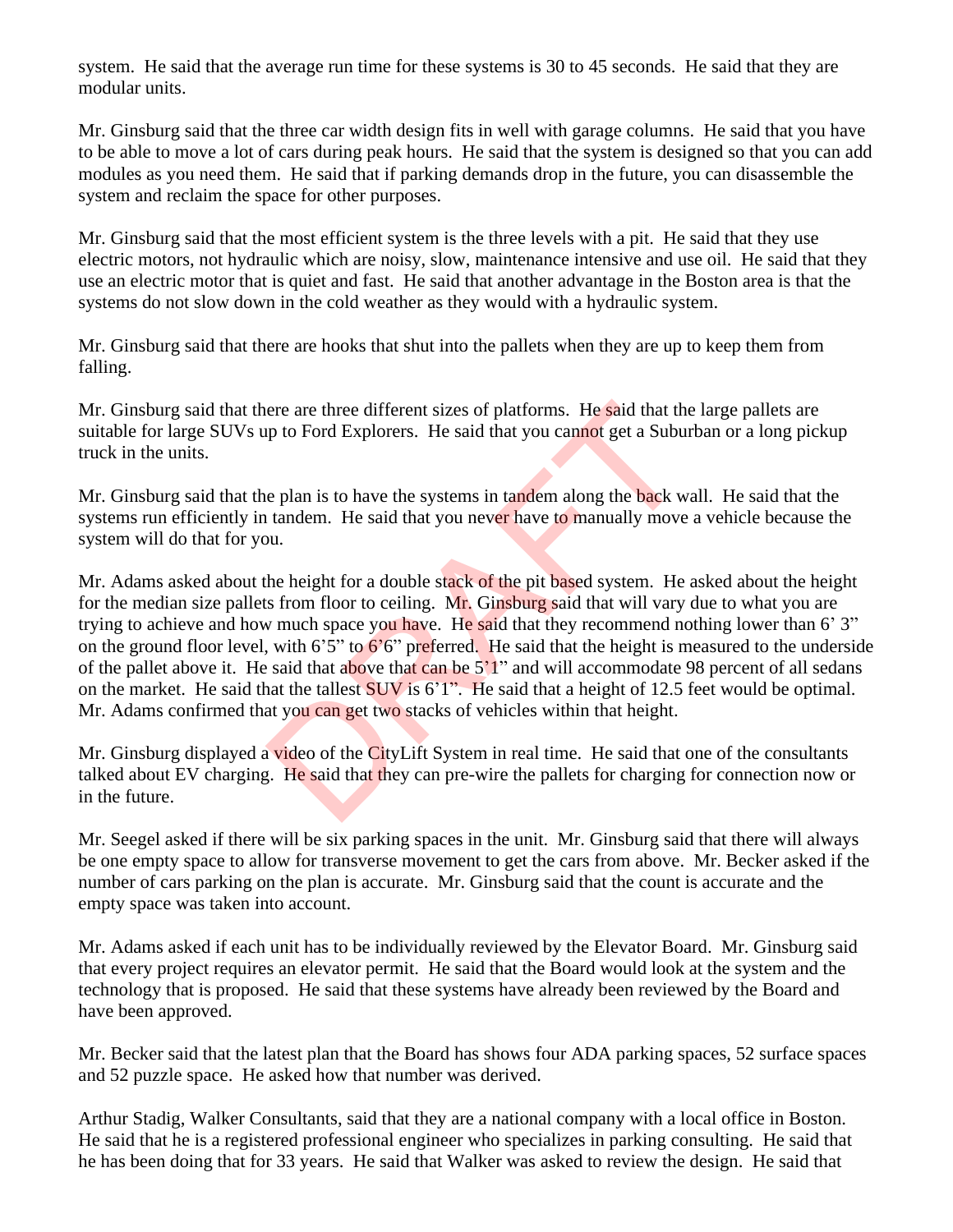agrees with some of Mr. Nagi's comments. He said that Walker submitted a report. He said that the amount of parking is probably one of the biggest concerns. He said that this type of development is not currently allowed in this district. He said that if you apply the standards for parking demands in other areas that do allow multi-family residences, the requirements for parking would be a lot greater. He said that currently they are providing a ratio of approximately 1.18 spaces per unit. He said that the Zoning regulations would require 140 spaces, or approximately 1.56 spaces per unit. He said that census data correlates with the Zoning requirements and indicates a 1.62 ratio for 146 spaces. He said that you need something in that magnitude in order to properly service this development.

Mr. Stadig said that the design calls for an entry/exit off of Hollis Street. He said that it is not clear at this time what type of access control there will be for residents and employees. He said that the plans currently show a single overhead door. He said that as vehicles pull in they would be queued on the sidewalk while waiting for the door to go up. He suggested that the door be moved back in to allow for queuing inside building.

Mr. Stadig said that visitor parking is typically at a ratio of 0.15 spaces per unit. He said that peak time for visitor parking is typically evening or weekends. He said that they might expect 14 vehicles during that time. He said that currently there is no place for visitors to park. He said that if the ratios were closer 1.5 spaces per unit and if there was a way to share parking, via allowing visitors access to parking in the building by designing an access control system to allow visitors to come in, the visitors could be accommodated at peak times. He said that with the lower ratios that are currently shown, the visitors would have to be accommodated elsewhere. He said that, as currently designed, there is a deficit of 35 to 40 spaces. cally evening or weekends. He said that they might experiently there is no place for visitors to park. He said that there was a way to share parking, via allowing visitors a access control system to allow visitors to come

Mr. Stadig said that the traffic volumes typically seen here should be accommodated if the entry is properly designed. He said that the design currently shows a slope going into the parking facility. He said that they do not have enough detail about the slope. He said that it will affect access and entry control design.

Mr. Stadig said that the turning movements in and out of the garage appear to be adequate. He said that the size of the vehicle shown in the turning movement would not be accommodated in the semi-automatic system.

Mr. Stadig said that they agree that EV charging should be available. He said that they should start out by providing a minimum of five percent of the total number of spaces with EV charging capability with the ability to expand to ten percent in the future. He said that the number of electric vehicles will increase rapidly over the next decade. He said that at least one of the spaces should be ADA accessible.

Mr. Stadig said that Walker generally does not take exception to semi-automated parking systems for residential developments. He said that it is one way of densifying parking where the residents can park themselves without an attendant or a valet. He said that how it operates and how it accommodates the user is fine. He said that there not be any problems with residents using the system because it is something that they will do over and over again versus a visitor who is not familiar with the system. He said that this system does not give as much comfort as an unencumbered space that would meet Zoning dimensions. He said that typically Zoning would indicate that the module from bumper to bumper would be 60 feet. He said that the nature of this type of parking underneath a building requires short span construction with columns between parking spaces. He said that they believe that the 8'6" dimension can be accommodated, that dimension goes right up to the edge of the column. He said that without the columns, there is typically a little neighboring space to pull in and out.

Mr. Stadig said that there are different pallet sizes. He said that the pallets indicated here are the medium size pallets. He said that the larger pallets can accommodate a larger vehicle that is slightly less than the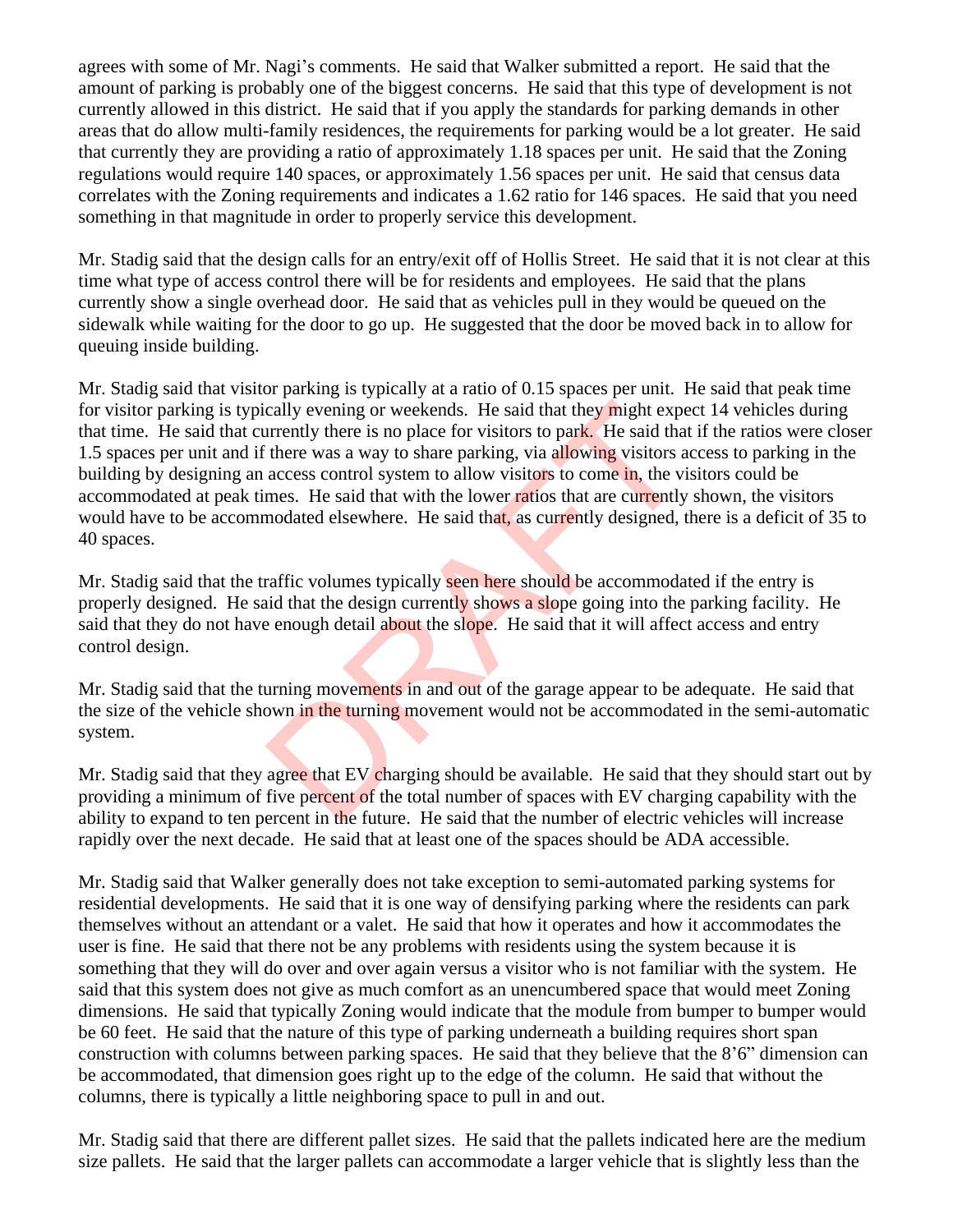encumbered space. He said that a bigger system with 22 cars is not as convenient as the smaller pods. He said that if people come at the same time, they may have to wait a bit to retrieve their vehicle.

Mr. Stadig said that the number one recommendation is that more spaces should be provided in the facility. He said that they do not have enough information to indicate what the headroom is but it has to be in the range for clear for 11 to 13 feet, the higher the better. He said that care should be taken in the design that this is an enclosed garage that will required sprinklers and ventilation. He said that the sprinklering system needs to accommodate that the vehicles will be in a stacked position, so the heads have to come in from the side. He said that will require that the system be moved out from the wall. He said that currently the drive lane narrows down to 22.5 feet and slightly less in some locations to accommodate the length of the automated system. He said that the Zoning requirement is 24 feet. He said that the more narrow the drive lane, the more things slow down, particularly turning into a system that has a pallet that requires more precision to get into the middle. He said that you would need a little more drive lane width to accommodate that and it needs to be taken into account.

Mr. Stadig said that the number of ADA spaces but they need a van space as well. He said EV charging should be available.

Mr. Stadig said that ventilation will be required. He said that this is located close to neighborhoods. He said that the system will require air intake and exhaust. He said that the issues of where you are pushing the air to and fan noise need to be looked at.

Mr. Adams said that the floor to ceiling requirement for stacked parking is such that the requirement be that the building be sunk more into the ground or raised up five to eight feet. He said that the elevations do not seem to indicate that the 13 to 14 feet that they might need has been provided.

Mr. Seegel asked where some who is using the stacked parking can unload their groceries. He said that they have to be able to stop somewhere. He asked about possible congestion issues. Mr. Stadig said that if the vehicle is a single non-tandem condition, you could pull the vehicle head in and be able to open up your trunk. He said that the system will wait until you are done. He said that if someone is waiting, that could be an issue. He said that with the tandem system, the vehicles in the back position might have more of a challenge. Mr. Seegel said that if the groceries are on the back seat, you will have to walk on a rail. Mr. Stadig said that people who use this system will understand it. He said that there is the possibility to pull up near the elevator to unload your parcels. ilation will be required. He said that this is located close<br>require air intake and exhaust. He said that the issues of<br>eed to be looked at.<br>floor to ceiling requirement for stacked parking is such th<br>more into the ground

Mr. Ginsburg said that the system will not shut you out. He said that you will have plenty of time. he said that gate will not shut until you shut it. He said that some developments that he worked on left carts in the lobbies for people to bring their packages up. He said that is an operational issue and people will figure it out. He said that the current design has five modules between the columns and is highly functional. He said that you may have to wait 30 to 40 seconds if someone is unloading their vehicle.

Mr. Seegel asked about demographics of the residents. He asked how many elderly people will live in the building. He said that they would have a hard time walking on the rail. Mr. Ginsburg said that one of the components in designing the system is user experience. He said that in certain circumstances, the systems are not appropriate. He said that the is opportunity for other types of parking in the building. He said that it will not all be semi-automatic. He said that you have the ability to assign parking spaces. –

Mr. Becker said that there are two issues, one is parking and the other is the operation of the building. He said that the Board has not really seen anything that tells it how all of this is supposed to work. He said that people are going to come and go and visitors will come and go. He said that there has to be a way to accommodate that because it is normal everyday living. He said that there will be moving trucks coming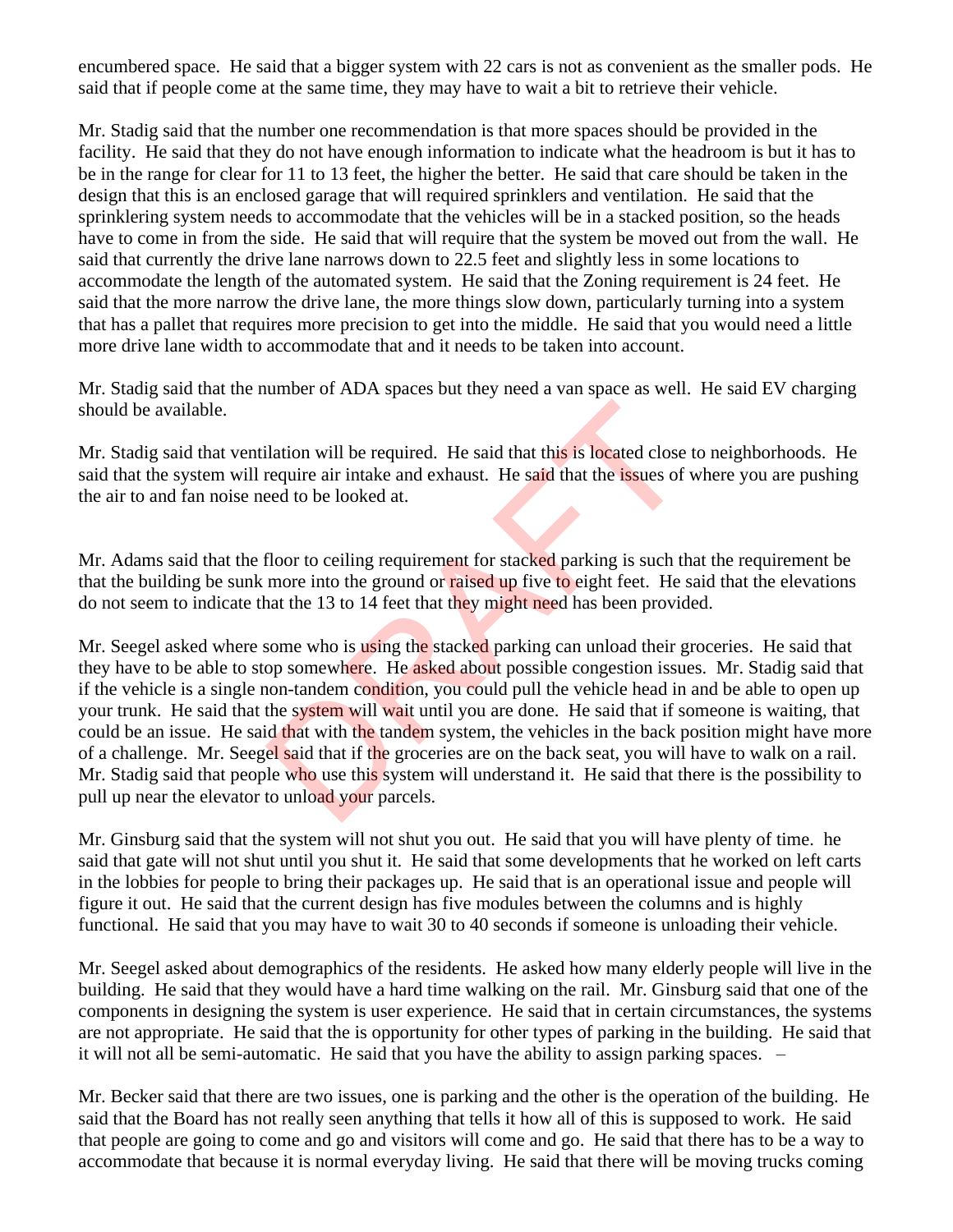in and out and Amazon and Fedex delivering packages. He said that there needs to be a for trucks to get in and for people to receive their packages. He said that issues that will have to be addressed eventually include maintenance of the HVAC and elevator systems. He asked what will happen in an emergency when an ambulance arrives with a fire truck and a police car. He said that the Board has not seen how all of that will work. He said that the Board does need to see that.

Mr. Adams said that part of the issues of operations, visitor parking, and drop off are due to the design of the building being spread out to the outside boundaries. He said that there is no space for on-site drop off areas or parking areas. He said that there is a nice captive area in the middle. He said that if the building was centered into the middle of the property or to one side, there would be more flexibility in terms of operation.

Mr. Harrington said that Police Chief Pilecki submitted a letter expressing concerns about emergency calls with a fire, ambulance and police car responding. He said that they will need to know how to handle that.

Mr. Harrington said that, with respect to the Traffic Study, the next two Saturdays are school vacation and probably not the best to choose. He said that discussion about civil and stormwater is scheduled for next month. He said that the Town was expecting the report to be submitted by this meeting. He said that is his understanding that the Applicant's engineer is talking with the Town's engineer. He said that the Town needs to receive something in final so that interested parties can review it. Mr. Sheen said that their civil engineer has been in discussion with the Town. He said that he would give the Town an update tomorrow with respect to the precise submittal date. with respect to the Traffic Study, the next two Saturdays<br>thoose. He said that discussion about civil and stormwate<br>Town was expecting the report to be submitted by this me<br>Applicant's engineer is talking with the Town's e

Mr. Harrington said that there have been a lot of comments on operational issues and inadequacy of parking spaces. He asked when the concerns raised tonight will be addressed. Mr. Sheen said that they heard loud and clear that the parking ratio is a concern. He said that the team will look at it to figure it out. He said that the benefit of the modular nature of the stacker system is that they are able to provide additional modular systems to accommodate more cars to get closer to the 1.4 ratio. He said that they will take a closer look at that and comment on it.

Mr. Engler said that there are a lot of moving parts. He said that the architectural peer review will be coming up and there will be issues with the design that will flow into the parking ratio. He said that it is their burden to have it all come together. He said that they have to take everything into consideration. He said that until they get the peer review done by Davis Square, who will have series comments about the design, they will take everything into consideration. He said that by April or May they need to come back with a design that works on all levels. Mr. Becker said that the Board understands that but it also wants to make sure that all of the issues are covered.

Mr. Seegel said that he wanted to emphasize that the access for emergency vehicles is not satisfactory and totally unacceptable. He said that the 12 foot wide lane at the back of the building is not going to help. He said that by law, the Town sends an ambulance, a police car and a fire truck. He said that the Applicant will need to find a way to have access through the front of the building. He said that in the redesign, that should be taken into consideration. He said that they should take into consideration parking spaces along the side of building for visitor parking.

Mr. Harrington said that the time will run out on this quickly. He said that there is a 45 day extension and that is helpful. He said that it may be useful to coordinate the rest of the reviews that the Applicant needs to put the whole package together so that the Town is not looking at the final package with 30 days left but with a full 60 or 90 days to work things through. He said that it would be useful to identify the dates when the Applicant expects to present materials. Mr. Seegel said that the Board will be reviewing stormwater and drainage on March 15, 2018. Mr. Engler said that architecture will be reviewed after that.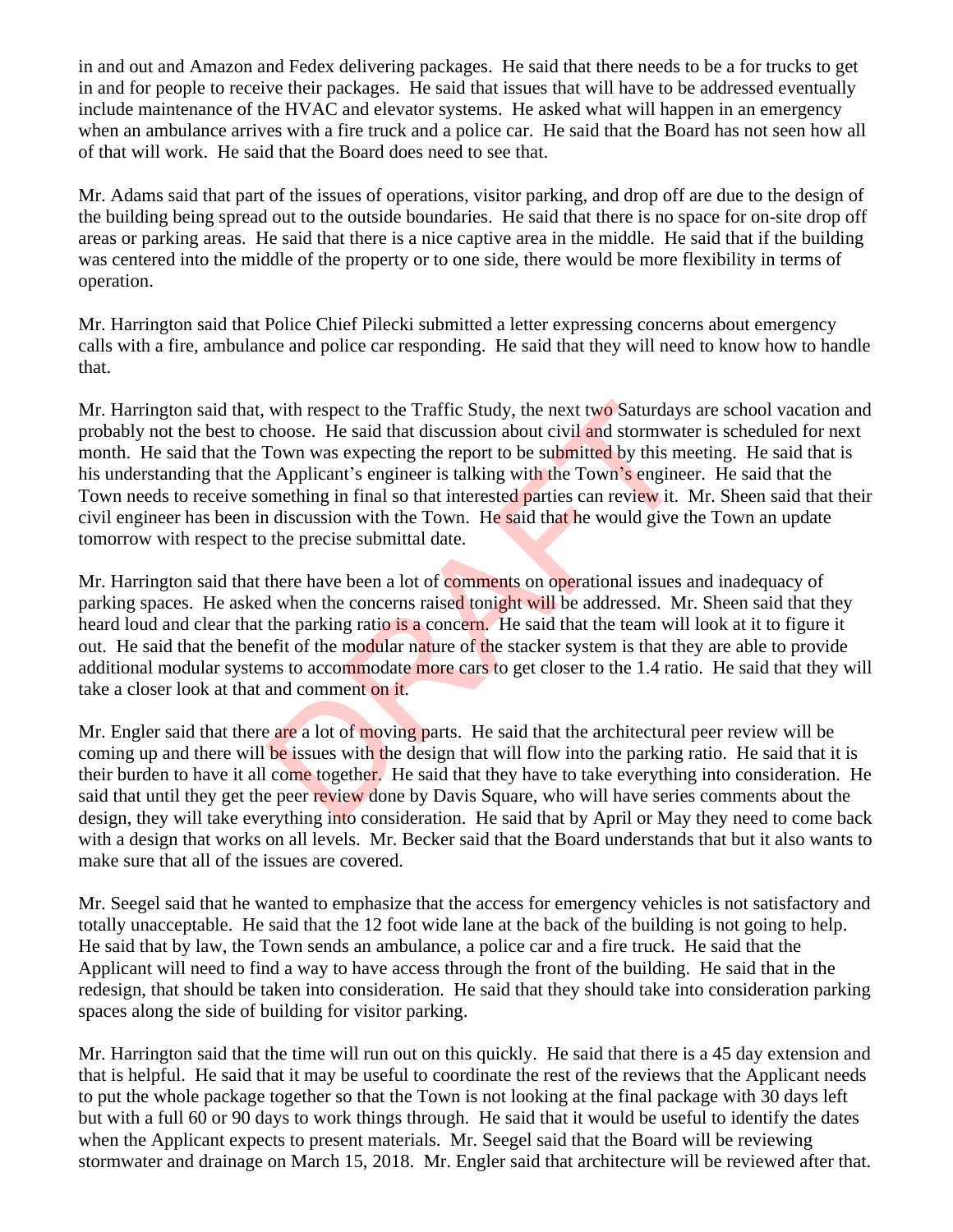He said then they will see what they need to talk about. Mr. Seegel asked if the Applicant could be ready with architecture on March 29<sup>th</sup>. Mr. Brown said that they can submit architectural plans by March 1<sup>st</sup>. Mr. Seegel said that the process needs to be moving along.

Margaret Lyne, 89 Crest Road, representing the College Heights Association, said that a lot of the neighbors have reviewed the documents. She said that the neighbors feel like the neighborhood is a bit under siege with all of the people who are cutting through their neighborhood. She said that they thought that it would be helpful to show the most frequency traveled cut throughs, not just between 4 and 6 pm but also between 2:30 and 3:30. She said that she is always stuck at Hollis Street to make her Crest Road turn. She said that she understands about the train surge but that is not what she is talking about. She said that people leave on Everett Street to cut through to Pleasant Street to go around. She said that Hollis is the next favorite to take a left onto to zip through. She said that the one that is the hardest to avoid when you live on Crest Road happens in the morning on Weston Road. The neighbors cannot get out of their driveways. She said that the queue is often all the way back to the beginning of Avon Road. She said that cars travel on Avon to Curve to Crest to get to Linden Street. She said that queuing on Crest Road goes all the way up to Summit Road. She said that people are driving too fast through the neighborhood. She said that they are clutching their phones to figure out where the next turn is. She said that they do not have sidewalks. She said that the sidewalks end at Crest Road. She said that was the only part of Crest Road that was shown in the traffic study and that is the only part of Crest Road where there is a sidewalk. She said that everyone from Crest Road to Howe Street has to walk in the street. She said that includes students and train commuters. She said that this fall there was a group of concerned citizens in the neighborhood who completed an informal traffic study. She said that they counted cars and used a radar gun to measure speed. She said that Curve Street has 29 houses. She said that they experienced an average vehicle rate of 192 cars per hour on the days that they counted during high traffic periods. She said that they counted 270 in one hour. She said that the traffic study counted 86 cars coming down Crest Road during a peak morning hour. She said that she would like to know where the other cars are coming through the neighborhood. She asked that when the traffic is revisited, the side streets need to be looked at because they are getting bombarded. tching their phones to figure out where the next turn is. It that the sidewalks end at Crest Road. She said that was<br>he traffic study and that is the only part of Crest Road wi<br>om Crest Road to Howe Street has to walk in t

Ms. Lyne said that they heard about the drop off and delivery issues and the noise associated with the garage. She said that there is an overnight parking ordinance in Wellesley. She asked where people will park when they come to spend the night. She said that counts were done for people who take the train but they do not seem to take into account that people get in their car to drive their child to daycare and then drive back before getting on the train. She said that it another piece that needs to be looked at. She asked again that the counts be taken for 2:30 to 3:30, not just 4 to 6 pm. She asked that people try to understand what it is like to live in their neighborhood and the beauty of being able to walk to everything. She said that they do not have a lot of sidewalks. She said that the recommendations that were offered up do not appear to be infrastructure but more to have people take advantage of existing programs. She requested that if there are changes, it is figured out who will pay for it. Mr. Seegel said that Ms. Lyne's comments are well taken and should be addressed. He said that he is particularly concerned about the small side streets with no sidewalks. He said that it is a nightmare at rush hours.

Jane Andrews- 21 Westerly Street, said that Westerly is located at the top of Hollis Street. She said that she really knows what Hollis Street is like. She said that it is a narrow private way where it is difficult for cars to pass. She said that kind of difficulty has been minimized regarding access, turning, and big trucks on Hollis Street. She said those issues have really not been paid attention to. She said that she could not imagine what the queuing on Hollis Street will be like.

Richard Juliani said that he works on Hollis Street and has property at 11 and 9 Hollis Street. He said that what they are proposing is going up 900 percent just with the units on Hollis Street. He said that right now there are 10 units and the plan is to put in 90 units. He said that it is a private way. He said that there are lawyers already in the works for illegally overburdening the private way. He said that right now